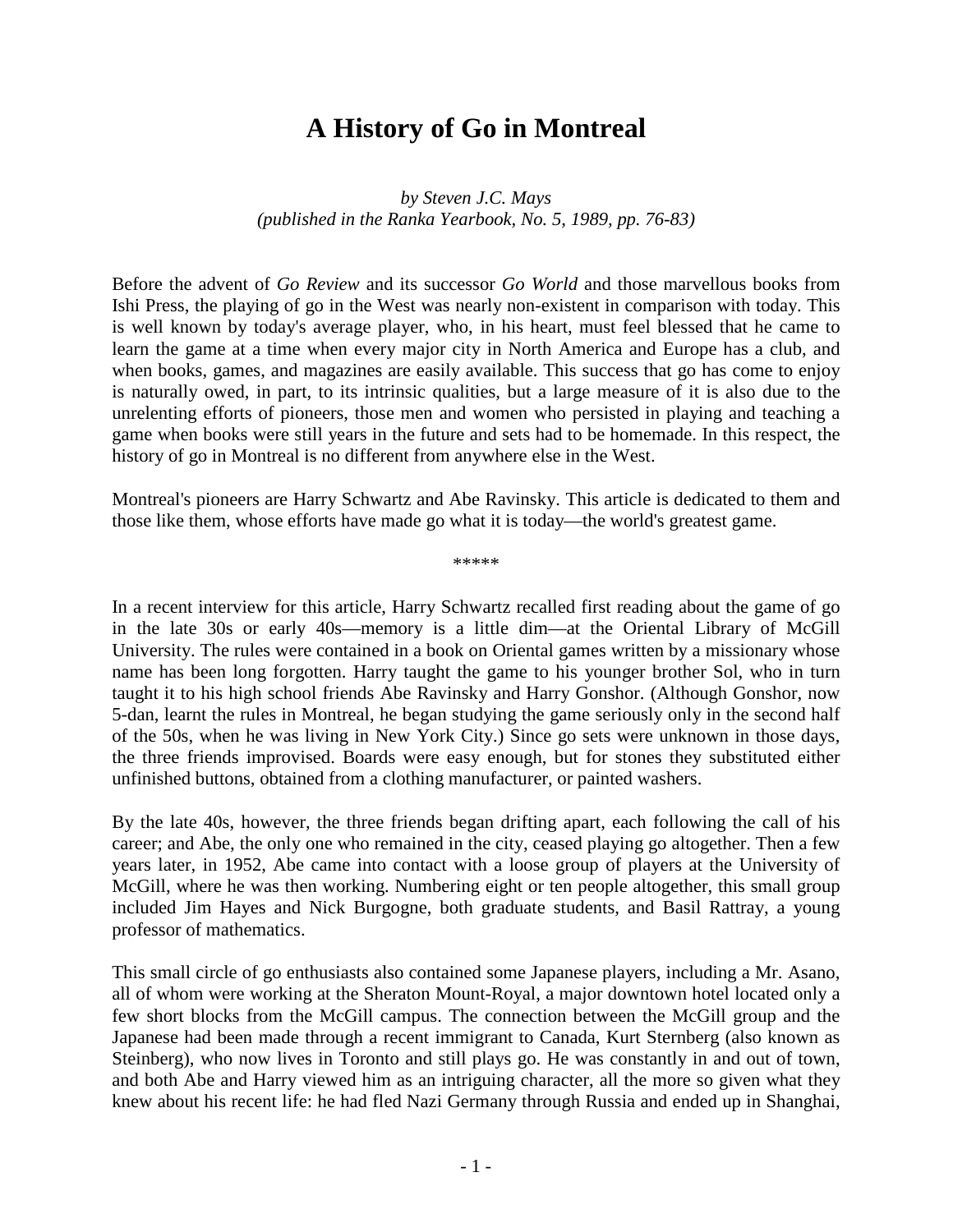where he had learnt how to play. Harry, in particular, remembers Kurt vividly for his upbraiding comments whenever someone played a timid move. "Leap! Leap!" he would say, "Go is an exciting game."

When Abe left McGill in 1955, his contacts with the players he had met there began to dwindle, and he soon stopped playing entirely. For the next decade go activity was non-existent.

Then in the mid-60s, perhaps in 1964, the situation changed radically. Abe and his old school friend Sol, who was back in Montreal for a brief visit, got together and played a couple of games. The effect on Abe was overpowering. His interest in the game, dormant for ten years, was dramatically reawakened, and he was now determined as never before to play go on a regular basis. To this end, he quickly re-established contact with Mr. Asano and diligently began to seek out other players. Abe was well placed to accomplish the latter objective, for he was now working at the Montreal Jewish General Hospital, which often had visiting Japanese specialists on the staff at its research institute because of the hospital's connection with the University of Sapporo in Japan. It was through this connection that Abe met Dr. Tom Sakai 5-kyu, a medical researcher working in cooperation with the world-renowned stress expert Dr. Hans Selye.

Abe's renewal of his association with Mr. Asano and his meeting with Tom Sakai were undeniably the most fortunate events to occur on the road to the establishment of a go club in Montreal. Through Mr. Asano, Abe met a Mr. Okada 1-kyu, then the minister of a Buddhist church (a former synagogue) on rue St-Urbain, just north of avenue Fairmount. Okada used to let people use an upstairs room of the church to play go once a week. Abe and Harry attended these sessions regularly, as did Tom Sakai, who frequently brought Japanese friends along with him. Such were the modest beginnings of the Montreal Go Club.

For his part, Tom Sakai, who returned to Japan in the mid-70s, was helpful in other ways. It was he who told Abe that back issues of *Go Review* could be obtained from the Japanese consulate. Abe remembers his trip to the consulate fondly; this was immediately apparent when he got up from his chair to show me how he walked out of the consulate: with a smile on his face, recalling the excitement of the moment, his gestures conveyed the image of someone carrying two heavy pails of water, so numerous were the copies of the magazine in each hand. To this day, two substantial collections of these original back issues have been preserved in Montreal. It was also Mr. Sakai who told Abe that decent go sets could be found at a Japanese food store called Miyamoto Provisions, then located on rue St-Hubert, near rue Bellechasse.

With the revival of go playing in the mid-60s, a major turning point was finally reached: the Montreal Go club was now permanently established. From that moment on, go activity here was to have a continuous history, one marked, on the whole, by many achievements and few setbacks.

The early years of that history, however, were mixed in nature. On the negative side, the club had a hard time in finding a stable location. After the Buddhist church mentioned above, the club moved to a community centre on Côte St-Antoine, near boulevard Décarie (1966); then to the basement of the United Japanese Church near the intersection of avenue Champagne and rue Jarry (1966-67); thereafter to a chess club in the Palais du Commerce at the corner of rue Berri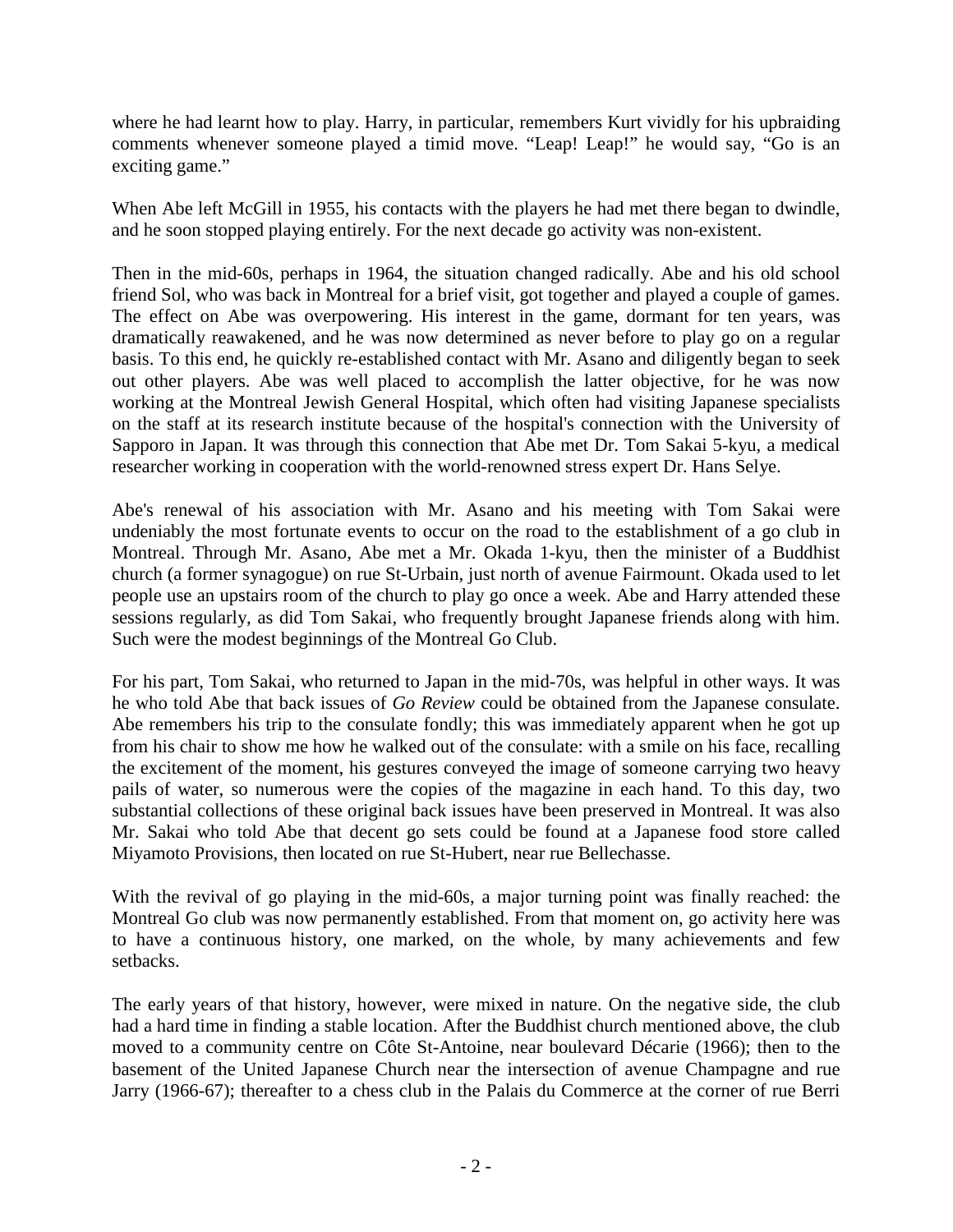and boulevard de Maisonneuve (1967-68); and then to another chess club on rue St-Hubert, near rue Bélanger (1968-69). It is not difficult to imagine how this constant movement greatly hampered the club's growth in those early years.

On the positive side, a new generation of young and energetic players, drawn from the linguistic majority of the Province of Quebec, was emerging as a new force in Montreal's go community. The nucleus of this new blood consisted of Louis Leroux (now 5-dan) and the brothers André and Denis Labelle (now 3-dan and 1-dan respectively)—all of them close friends, all in the early years of their university studies, and all active go players to this day.

André and Denis Labelle learnt the rules of the game from their brother Jacques, after he returned with a go set from a mathematics conference in Ohio. A few months later, in 1966, Denis came across the address of the Montreal Go Club in the chess column of one of the city's dailies. At this point in the interview, as Denis was recalling past events, a nostalgic smile suddenly appeared: the memory of his very first game at the club, which was against Dr. Sakai, flashed in his mind. Being a young man and a student of mathematics, hence confident in himself and his analytical abilities, he still remembers how he privately resented the size of the handicap that Sakai felt he deserved. Of course, he lost the game, and his lingering smile was a gentle reflection on the brashness of youth.

While Denis was playing at the club, Louis, who learnt the game from him, was playing go at the Université de Montréal with C.K. Shen, a student of mathematics and a 1-dan amateur from Taiwan, and Khalid Benabdallah, a young lecturer at the same university, who is still an active member of the club and is now ranked as 4-dan.

The efforts made at promoting go during the second half of the 60s were mostly haphazard. On a few occasions, the chess columnist for the *Montreal Star*, Moe Moss, one of Abe's acquaintances, inserted go-related material in his weekly column, including problems and the address of the club. During Expo 67, the world's fair celebrating Canada's centennial, Harry Schwartz remembers giving a demonstration of the game one afternoon at the Japanese pavilion with the help of some friends. He also remembers another time when promotion of the game took an unusual twist. A local broadcaster, interviewing Harry for television, wanted to know if there was any connection between go and go-go dancers!

The end of the 60s saw the beginning of a new era for the club, a "golden age," as Louis puts it, of stability and growth. It began, to be precise, in 1969, when, due entirely to Louis's efforts, the club's nomadic existence finally came to an end. For the following seven years, until 1976, the club's location was to be securely anchored at the Université de Montréal, Quebec's largest university. The ensuing stability, perhaps the greatest asset that a club may possess, resulted in an impressive growth in the club: from an initial roster of 15 to 20 players, the membership swelled to an unprecedented level of 85 by the time the club's slay at its new mooring came to an end.

During this period of stability, the administrators of this flourishing club—the Labelle brothers, Abe, and Harry—were now able to focus their energies on spreading the game. Since there was nothing available in French for beginners—or even for advanced players, for that matter—Denis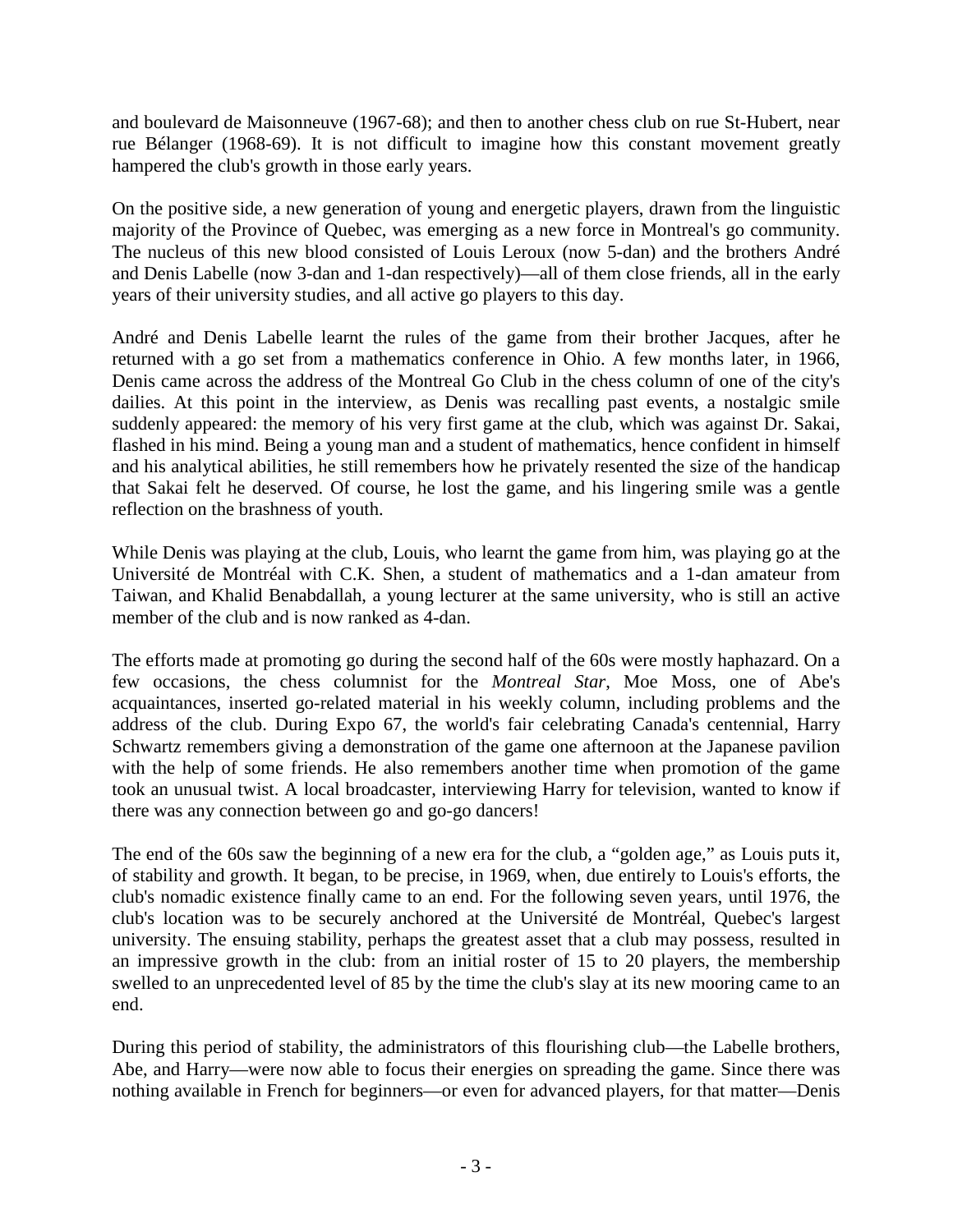put together a six-page introduction to the game, which appeared in a local chess publication. Teaching go, in effect, became the overriding concern at this time. In this respect, Louis, in particular, was very active, and not just at the Université de Montréal. In 1972, for example, he organized a go club at the CEGEP de Rosemont (CEGEP is a French acronym for junior college). The new club attracted a total of 30 players during its first year of operation; unfortunately, the space provided for its activities was withdrawn the following year.

Two major events highlighted this golden age. The first one occurred in September 1972, when Okubo Ichigen 9-dan and Nagahara Yoshiaki, then 4-dan, accompanied by their tour manager, Stuart Dowsey, 3-dan amateur, came to Montreal on their North American tour. This was the first time that professional players had visited the city. The event received wide coverage in the local papers, both French and English, and the public sessions, held at the universities of Montreal and McGill, were very well attended, with an estimated audience of 100 at each session. Louis, who played host to these dignitaries, had the enviable honour of playing a oneon-one game (a six-stone handicap, which he lost) against Okubo himself. Although unknown to Louis at the time, this game became a double honour for him, for it was subsequently reported in Go *Review* (Vol. 13, No. 3: March 1973, page 19) with a commentary by Haruyama Isamu, then 6-dan, who was co-author with Nagahara of the Ishi Press book *Basic Techniques of Go*.

The second major event occurred three years later, in 1975. Owing to his organizing efforts, which brought him into frequent contact with Montreal's French-language newspapers, Louis was asked by *La Presse*, the city's largest daily, to write a series of articles on go. This was an ambitious project; all together, the series ran on 13 consecutive Sundays, beginning June 14th, and every aspect of the game was covered. It was an impressive effort and one that was well rewarded: club membership jumped from 50 to 85 within the space of a few months!

Unfortunately, the prospect of reaping long-term benefits from the success of this series was short-lived, in the following year, 1976, the club was obliged to leave its allocated space at the university. Luckily, the transition period was brief, and by 1977 a new location had been found at the CEGEP du Vieux-Montréal, 255 est, rue Ontario. This was the beginning, in Louis's words, of the club's second golden age, a period that lasted until the end of 1982.

By the time the club was relocated, a new generation of organizers was emerging, including Donald Fortin (who, incidentally, was responsible for obtaining the club's new location), Francois Cartier, Tibor Bognar, Jean-Luc Reiher, Marc Blais, Suzanne Malo, Claude Tremblay, and Claude Malette.

Some of these people, spurred on by the organizing talents of Donald Fortin and by the munificence of the Quebec Provincial Government, which had recently instituted funding programs for leisure-related activities, founded the Association québécoise des joueurs de go (AQJG or Quebec Association of Go Players) in April 1978 as an incorporated, nonprofit organization dedicated to the promotion of go in the province. In order to be as effective and efficient as possible, the first administrative act of this new body was to join the Fédération québécoise des jeux recreatifs (FQJR), an umbrella organization now comprising ten leisurerelated associations, all of which benefit from a wide range of services, from printing to legal advice, at reduced costs.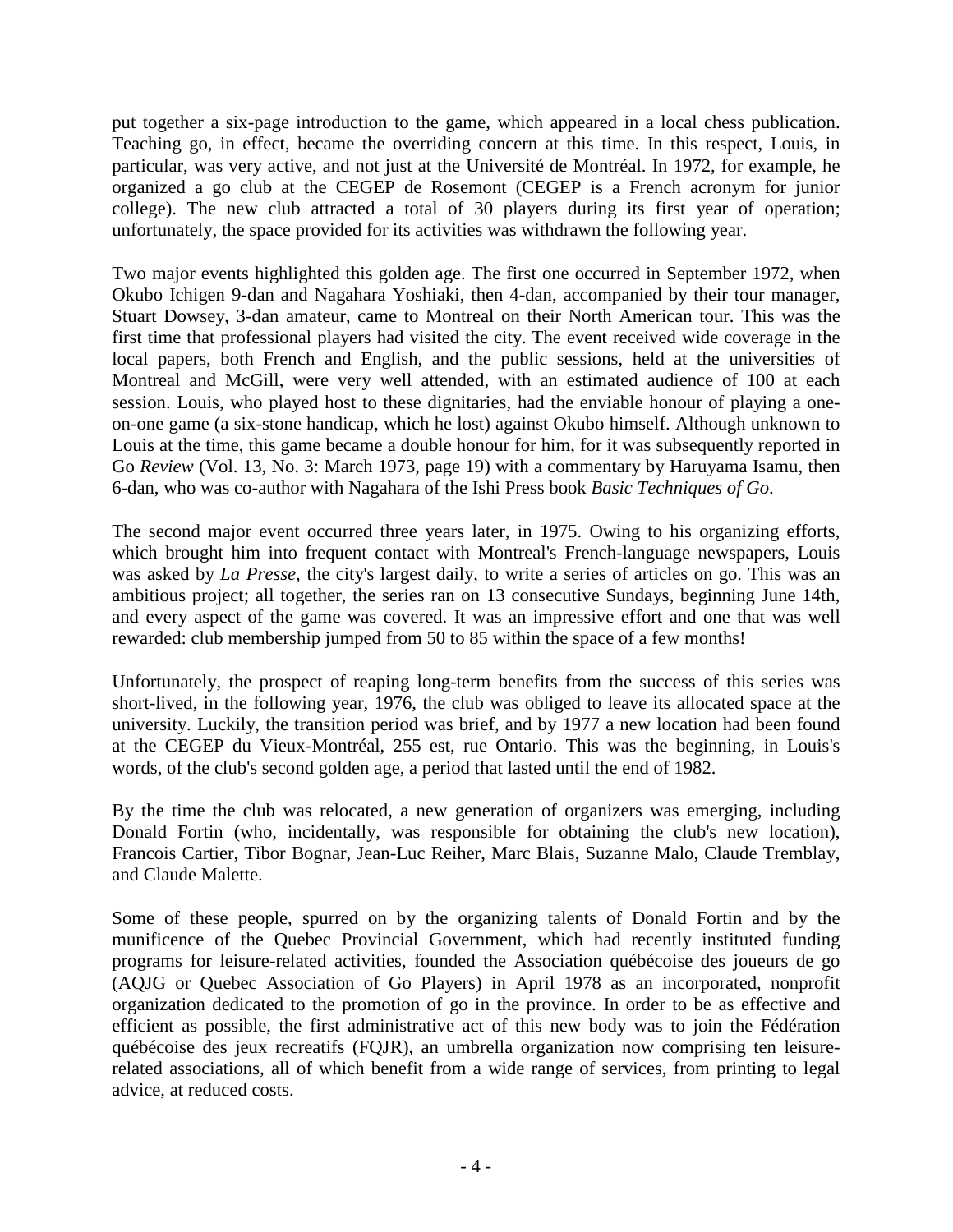In line with its role of promoting go, the association came to grips with the most important unmet need that could face any leisure activity: the lack of equipment. To be sure, the club did manage, by the late 60s, to build up its stock of stones and go boards so that members no longer had to bring their own sets to the club, but there was as yet no ready supply of sets available for sale. The situation in regard to books was only marginally better. For a number of years, Harry Schwartz used to sell copies of Ishi Press publications that he obtained from John E. Williams in Toronto (another one of those pioneers alluded to at the beginning), but during the second half of the 70s, Harry was visiting the club less and less often. To overcome this deplorable situation, which was due entirely to a lack of funds, the AQJG, in the person of Francois Cartier, issued debentures, bearing 12% interest, to its members, many of whom responded eagerly, in order to raise the necessary capital. Within two years (1978-80), the obligations were redeemed, and a sizeable inventory of books and sets for sale had been built up.

While this project was underway, Montreal players received a delightful surprise in the form of an unexpected visit by Kobayashi Chizu 5-dan in September 1979. The first professional player to visit the city in seven years, she was lured to Quebec from New York City by a group of Montrealers participating in the U.S. Eastern Championship tournament. The highlight of her visit was a simultaneous exhibition she gave at the club: out of 16 games, she won an amazing 14, despite having given generous handicaps. Although Kobayashi was here for only a few days, the effect of her stay was wondrous. Many players confessed, after she left, that they were unable to decide which quality of hers impressed them the more: the talented skill of her play or the exuberant charm of her personality. To this day, the memory of her visit is still cherished by the lucky few who met her.

Although this visit was by far the most memorable one, there were two other visits by professional players during the club's second golden age. The first one took place a year later, in the fall of 1980, when Cho Hun-hyun 9-dan, Korea's strongest player, made a brief stopover in Montreal. A simultaneous was quickly organized with ten or so club members. Like Kobayashi, Cho also gave generous handicaps to his opponents; and again like her, he too won nearly all of his games. The single defeat he suffered was at the hands of René Donais (then 1-kyu, now 4 dan).

The second visit occurred two years later, in September 1982, when Haruyama Isamu, who was now 8-dan, arrived in Montreal for a six-day visit combining sightseeing and teaching. The activities included individual games, workshops (game analysis), and simultaneous exhibitions.

One subject left untouched so far in this narrative is go tournaments. For a long time, this kind of activity was severely limited. Indeed, until nearly the end of the 70s, only one major recurring tournament was held: the Soryoji Cup ('soryoji' means Consul General). The permanent trophy attached to this competition, which was donated to the club by the Japanese consulate in the late 60s, was vied for frequently, sometimes as often as four times a year. In fact, between 1970 and 1980, the cup was won on 20 separate occasions, nine of them by Louis Leroux. In addition to this tournament, the only other recurring event was the inter-city competition, which lasted from 1973 to 1976, between Montreal and its nearest go-playing neighbour, Ottawa, about 200 kilometers away. No trophy was in contention in this friendly rivalry; the most that winners could lay claim to was a deserved but fleeting moment of fame.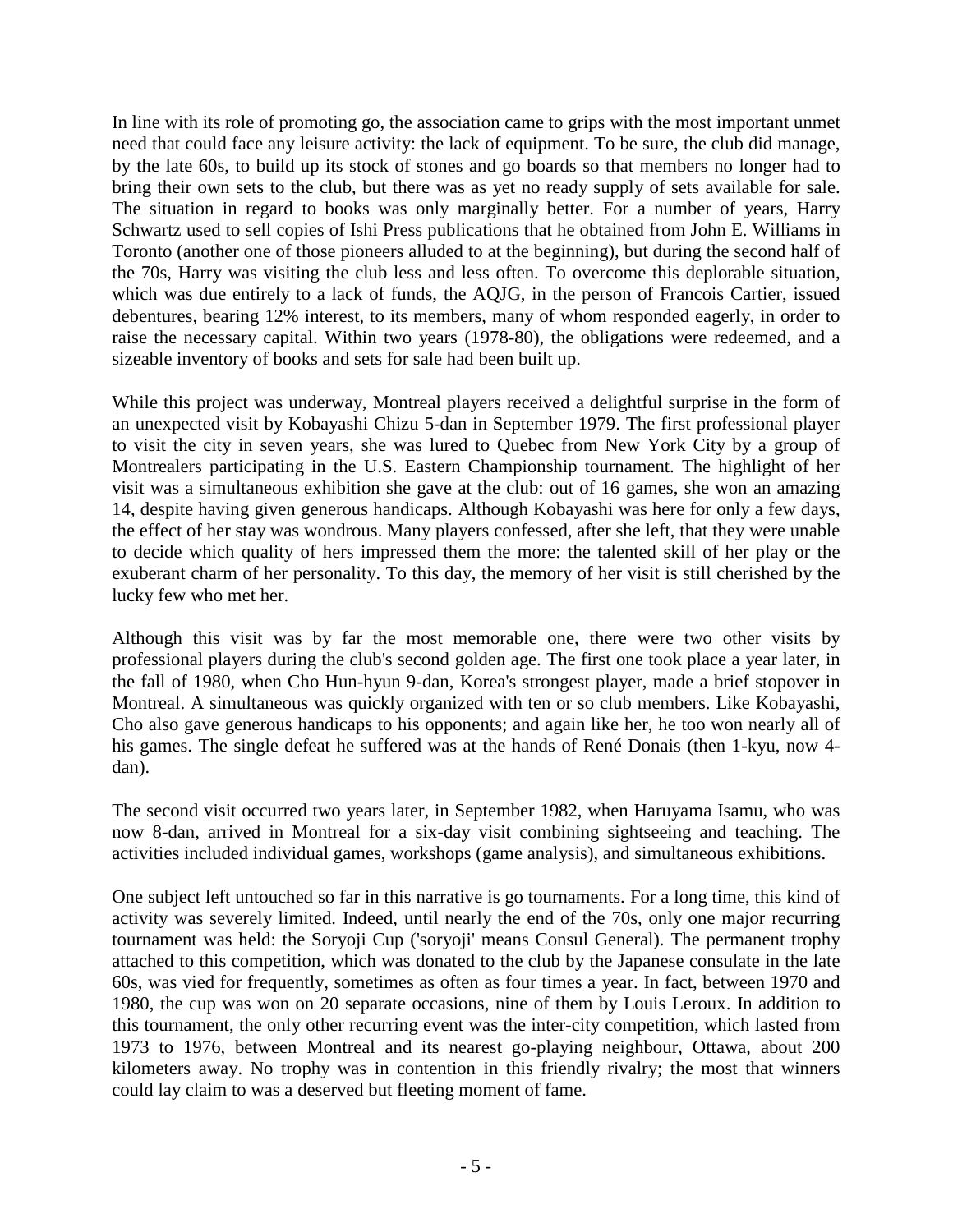In contrast to this rather barren description, tournament activity blossomed during the club's second golden age. In the same month as Kobayashi's visit to Montreal and nine months after the Canadian Go Association held the 1st Canadian Open (December 1978), the AQJG created the Quebec Open (officially, 1'Omnium de Go du Québec). This was the first annual, two-day tournament on Quebec's go calendar. Though initially held in September, it was moved the following year to the long weekend of Victoria Day in May, where it has remained ever since.

Five months later, in February 1980, the club held the 1st Montreal Honinbo Tournament, an event traditionally organized by Denis Labelle. Like its famous namesake, the main event of this tournament is preceded by a round-robin of the club's six strongest players, and the winner challenges the title holder from the previous year in a final showdown. Of the eight matches held so far, Louis Leroux has won the last six in a row (the first two were won by Yokota Osamu 5 dan, a Japanese businessman temporarily living in Montreal).

And finally, in 1981, again in February, the 1st Winter Tournament (Tournoi d'Hiver) was created. Organized annually by the AQJG and traditionally held on the last Saturday of the month, this one-day, three-round event is generously sponsored by the Japanese consulate, which also donated the tournament's permanent cup.

While these annual tournaments were being established, the AQJG was a beehive of activity. In 1979 Donald Fortin, the first president of the association, and Marie-Andrée Nantel made a copyrighted translation into French of the Nihon Ki-in's *First World Amateur Go Championship–The Rules*; this translation was widely distributed in booklet form. In the same year, Tibor Bognar put together a well-balanced, amply illustrated, eight-page introductory brochure on the game. This brochure, still the most important instructional tool of the association, was used in a major promotional campaign launched by Tibor during the fall and winter months of 1979-80. Assisted by a provincial grant obtained by the AQJG and equipped with the association's large magnetic go board and hundreds of copies of his brochure, Tibor travelled the length of the Saint Lawrence Valley between Montreal and Quebec City, demonstrating go to as many students as he could find. All told, he estimates that he visited about 40 educational establishments, mostly CEGEPs, reaching a total audience of over 1,000 students. While Tibor was on the road, Denis Labelle, a professor of statistics and the first registrar of the AQJG, devised the association's official rating system, called Cotego (pronounced CUT-tay-go).

The feverish pace of this activity continued into 1980, when the association, in collaboration with the club, produced a half-hour colour video on go under the aegis of the FQJR. Featuring a demonstration of the rules by Louis and interviews with Donald Fortin and Suzanne Malo, who was then president of the club, the video, which is still available for use, was televised shortly after its production on a local, community-service channel. In October of 1980, the association also organized the 3rd Canadian Open in Montreal, with Tibor and Jean-Luc Reiher acting as tournament directors.

After a lapse of two years, activity resumed, though not on the same scale as before, in the fall of 1982, when Jean-Luc Reiher, then president of the AQJG, launched a bi-monthly information bulletin. (Unfortunately, the bulletin folded after its fifth issue: the burden of maintaining its high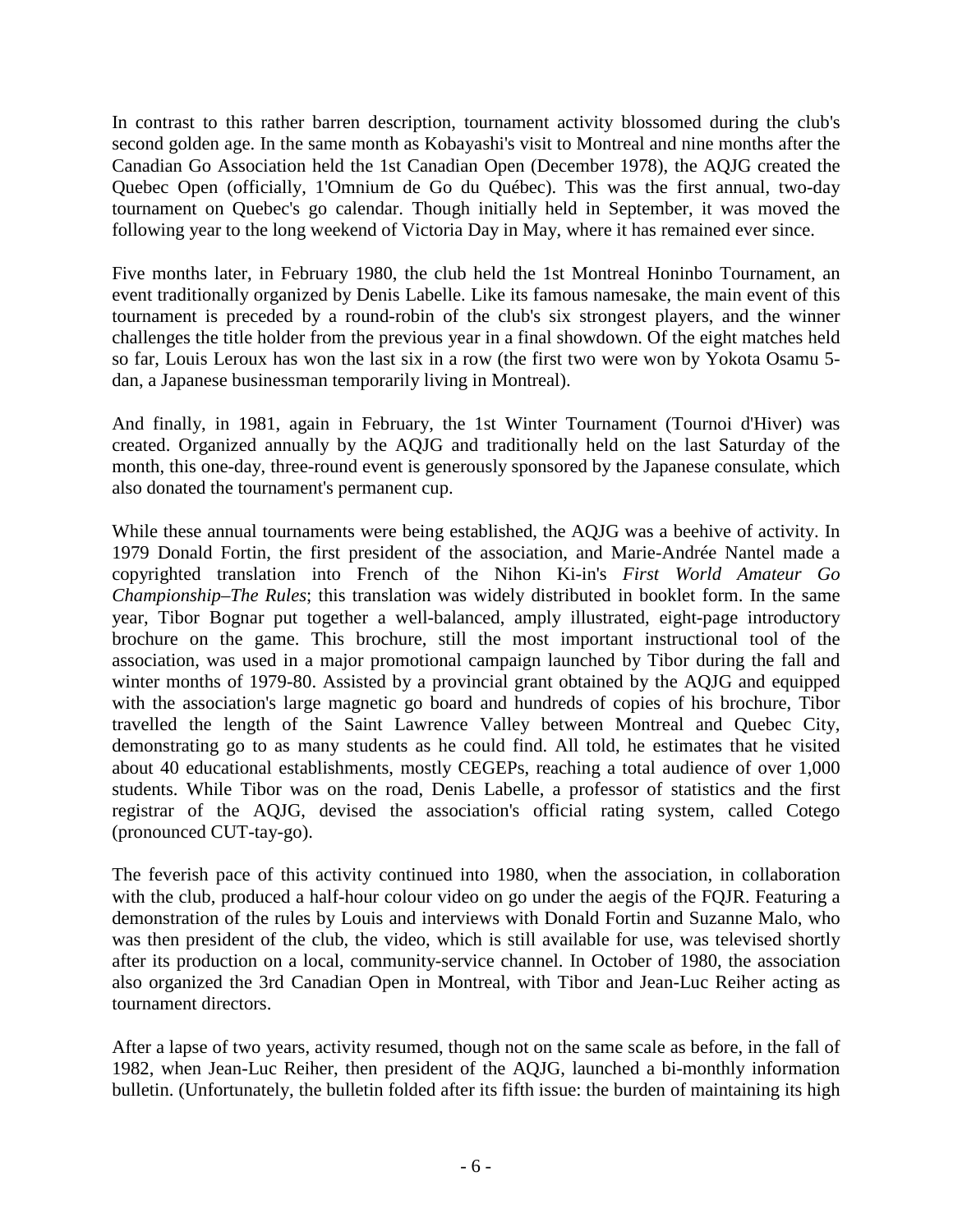quality simply proved to be too much for one person to handle on his own.) In the spring of 1983, Paul Dumais and Jean-Paul Ouellet, president of the association since 1986, produced the official tournament regulations governing the Quebec Open and similar events organized by the AQJG.

The end of this period of great activity came in December 1982, when the club had to leave the CEGEP du Vieux-Montréal. The period that followed, mercifully short, saw the club's official location change three times in 20 months. Fortunately, during these months of wandering, Montreal's go players were still able to meet—three times a week, moreover—at La Petite Ricane, a Bohemian-style café situated at 177 ouest, avenue Bernard. Actually players first began congregating there much earlier, in March 1981, after Le Grand Café, at 1720, rue St-Denis, which had been a meeting place for go players since November 1979, closed its third floor for renovations. Alas, all good things come to an end, and so it was with La Petite Ricane. The last games were played there in late April of 1986.

Finally, in September of 1984, the Montreal Go Club found a new home at 1111 est, boulevard de Maisonneuve through the efforts of Paul Dumais, then president of the AQJG, and the author. The club occupied the second floor of Le Spécialiste des Échecs, a chess store that doubles as a club. When the store moved in June 1986 to its present location at 1365 est, rue Ste-Catherine, so did the go club. One is almost tempted to say, although it may still be premature, that the club entered its third golden age in 1984.

Besides being the beginning of the club's association with Le Spécialiste des Échecs, 1984 was a memorable year for other reasons as well. In March, James Kerwin, the first American to attain professional status, visited the city for a weekend of go-related activities, most of which were centered at the Université de Montréal and La Petite Ricane. Later in the year, Edward Mayerhofer of Montreal was selected to represent Canada at the 1st World Youth Wei-ch'i Championship in Taiwan. And in October, Kawamura Masamichi 7-dan visited Montreal as part of his all-Canadian tour. This was the first visit by an Oriental professional player since 1982.

The following year, 1985, was equally memorable, for both the club and the association. In February, the members of the club's executive created the very popular Shodan Challenge Tournament (Tournoi Défi Shodan), an annual round-robin event designed for 12 or so players whose ranks are around 1-dan. And in October, they extended the club's sessions from one to two evenings a week.

Also in October, the AQJG became deeply involved in the biggest promotional event since Tibor's excursion along the Saint Lawrence River when the FQJR organized La Foire du Jeu, a games fair designed to give member organizations an opportunity of promoting their activities in a public forum. This event was immensely successful. An estimated 15,000 people visited the fair site at the Complexe Guy-Favreau, a recently completed office building in downtown Montreal, during the fair's week-long schedule of events; and the accompanying press coverage of the fair was quite extensive. The association made the most of this golden opportunity to promote go by holding the 8th Canadian Open in conjunction with the fair (tournament directors: Paul Dumais and the author) and by having players on hand to demonstrate the game and hand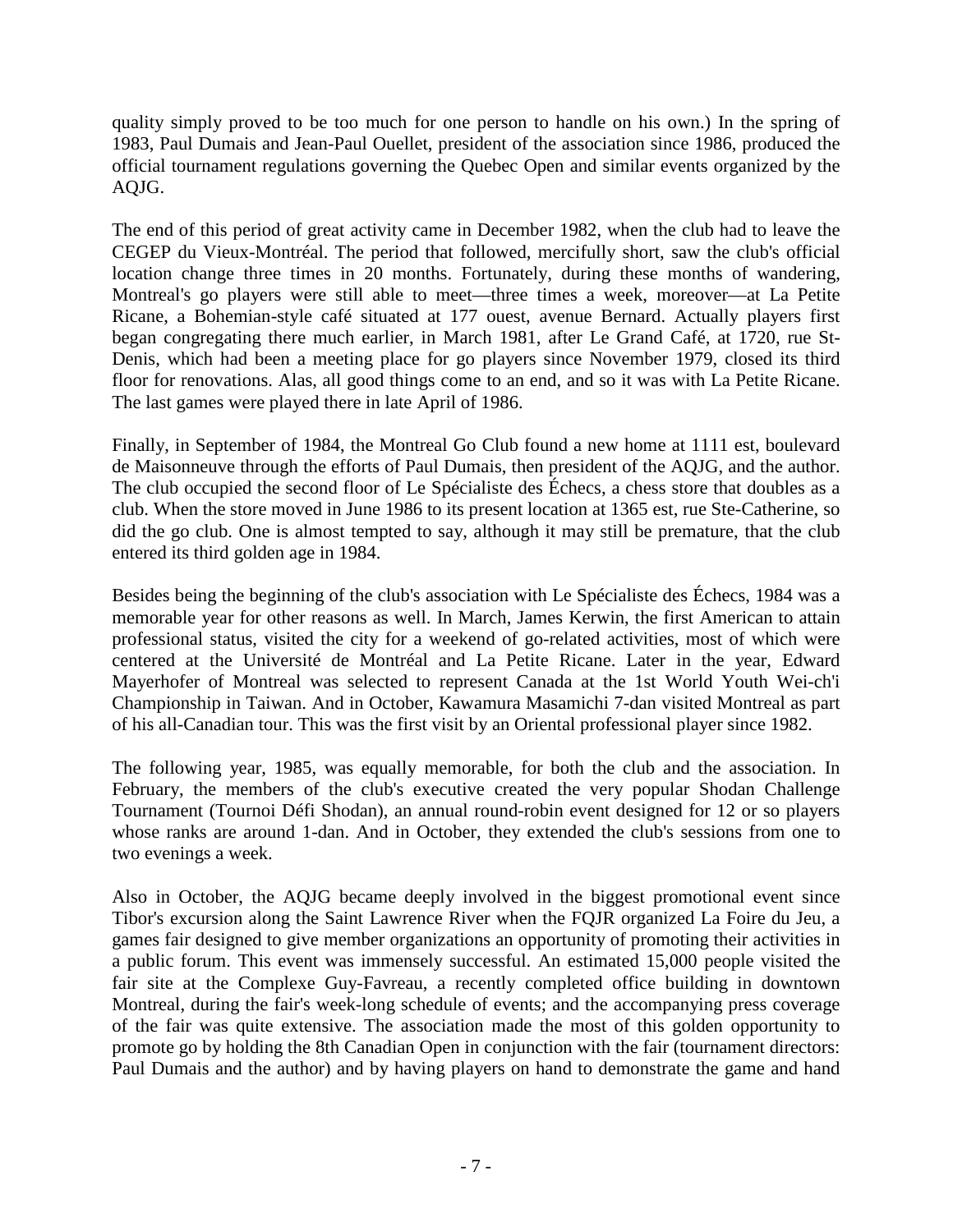out brochures. Benefits derived from this event were twofold: the immediate addition of ten new members to the club's ranks and increased visibility for the game among the public at large.

In the last three years since the fair, both the club and the association have gone on to develop other noteworthy projects. In November, 1986, for example, the AQJG revived its information bulletin under my editorship. Although this new bulletin appears more frequently (it's a monthly) than its bimonthly predecessor of 1982-83, it is a far more modest undertaking. It is hoped that its simpler format will ensure a longer existence.

A few months later, in January 1987, the club, under the presidency of Mario Carrière 3-kyu, created the 1st Montreal Open (1'Omnium de Go de Montréal), the club's very own two-day sixround tournament. And in the fall, the association established a library service for its members under the supervision of Chi-Wai (Bill) Fung, the AQJG's registrar.

In October of the same year, the Montreal Go Club was honoured by the visit of Mr. Ing of Taiwan and his party of one professional and several strong amateurs. This famous patron of go and inventor of what is commonly called the 'Ing Rules' arrived here on October 15th after a visit to Toronto for the 10th Canadian Open (October 10-11) and a two-day visit to Ottawa. At the club a simultaneous exhibition was organized with the visiting professional player, Mr. C.T. Tseng 2-dan—he won against all eight of his opponents—while the other visitors, including Mr. Ing himself, played friendly games with the other members of the club.

In the last year, two new developments have taken place. In January of 1988, a new club was founded. Located at the University of McGill and meeting twice a week, the new club succeeded in attracting 20 or so members, mostly beginners, thanks to the organizing efforts of David Goodger, a first-year physics student and the new editor of the association's monthly bulletin. In August a new one-day tournament was added to Montreal's calendar of go activities.

On the surface, the establishment of this new tournament may not seem especially significant, but it is, for it is actively supported by the Montreal Chinese Community United Center, an umbrella organisation of 40 or so organizations devoted to the welfare and interests of the city's Chinese community. Called the Montreal Chinese Cup Tournament (Tournoi de la Coupe Chinoise de Montréal), this three-round event, modeled on the AQJG's Winter Tournament (i.e., players divided into groups of eight, and winners matched against winners), was brought into being largely through the efforts of Bill Fung. Hopes are high that this annual event will spark a revival of go playing among the residents of Montreal's Chinatown.

\*\*\*\*\*

Over the years, a certain amount of progress has been made in spreading go to other parts of the province. At the moment, there are pockets of go players scattered across Quebec—Baie-Comeau, Chicoutimi, Quebec City, Trois-Rivières—and a full-fledged club at Hull. The progress is slow, and the ground gained often seems to be measured in inches. As we celebrate this year (1988) the tenth anniversary of the AQJG's foundation and the 24th anniversary of the Montreal Go Club's continuous existence, we hope that our efforts in gaining new ground will meet with greater success than they have in the past.